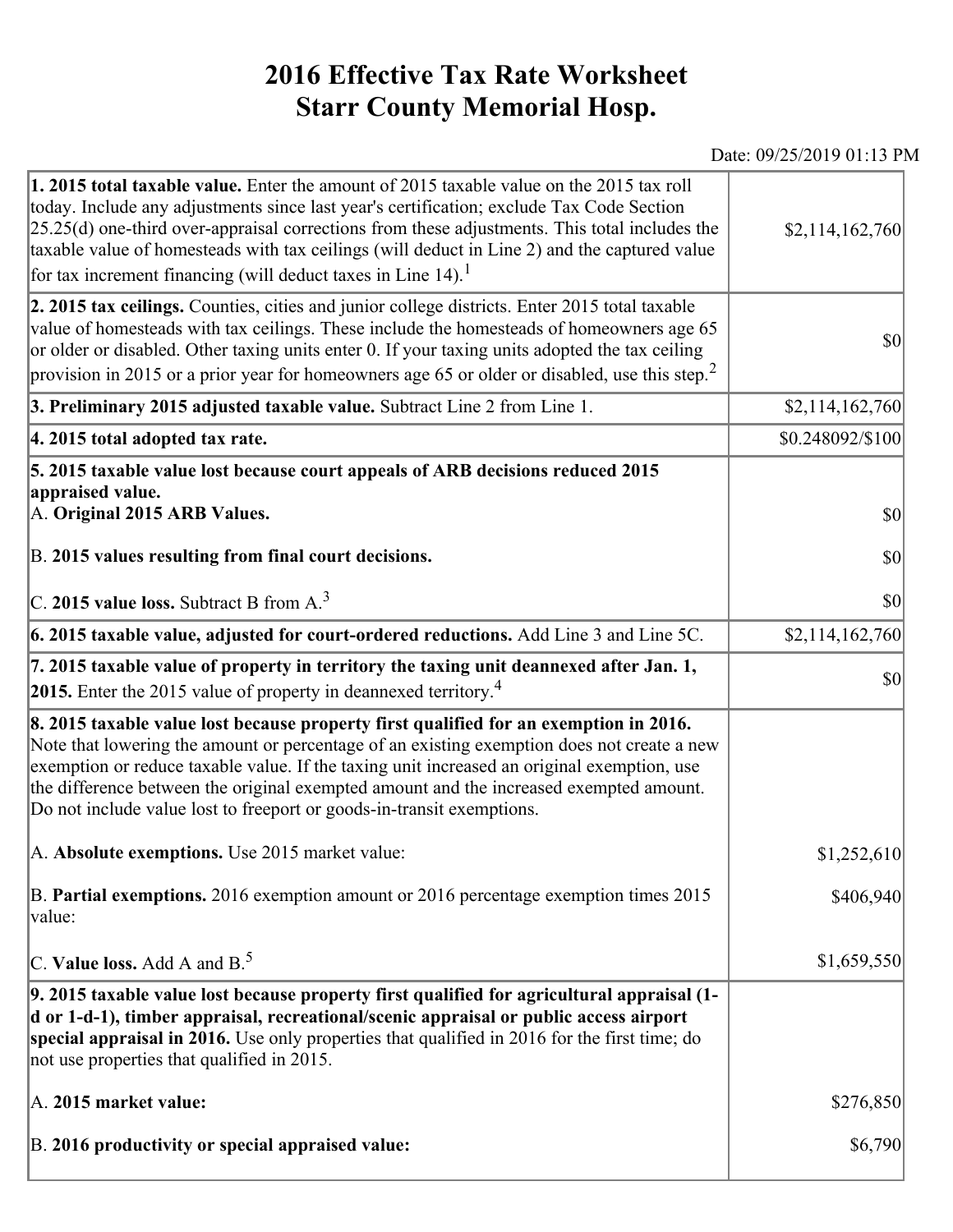| C. Value loss. Subtract B from $A6$                                                                                                                                                                                                                                                                                                                                                                                                                                                                                                                                                                                                                                                                                      | \$270,060       |
|--------------------------------------------------------------------------------------------------------------------------------------------------------------------------------------------------------------------------------------------------------------------------------------------------------------------------------------------------------------------------------------------------------------------------------------------------------------------------------------------------------------------------------------------------------------------------------------------------------------------------------------------------------------------------------------------------------------------------|-----------------|
| 10. Total adjustments for lost value. Add lines 7, 8C and 9C.                                                                                                                                                                                                                                                                                                                                                                                                                                                                                                                                                                                                                                                            | \$1,929,610     |
| 11. 2015 adjusted taxable value. Subtract Line 10 from Line 6.                                                                                                                                                                                                                                                                                                                                                                                                                                                                                                                                                                                                                                                           | \$2,112,233,150 |
| 12. Adjusted 2015 taxes. Multiply Line 4 by line 11 and divide by \$100.                                                                                                                                                                                                                                                                                                                                                                                                                                                                                                                                                                                                                                                 | \$5,240,281     |
| 13. Taxes refunded for years preceding tax year 2015. Enter the amount of taxes refunded<br>by the taxing unit for tax years preceding tax year 2015. Types of refunds include court<br>decisions, Tax Code Section 25.25(b) and (c) corrections and Tax Code Section 31.11<br>payment errors. Do not include refunds for tax year 2015. This line applies only to tax years<br>preceding tax year 2015. <sup>7</sup>                                                                                                                                                                                                                                                                                                    | $ 10\rangle$    |
| 14. Taxes in tax increment financing (TIF) for tax year 2015. Enter the amount of taxes<br>paid into the tax increment fund for a reinvestment zone as agreed by the taxing unit. If the<br>taxing unit has no 2016 captured appraised value in Line 16D, enter $08$                                                                                                                                                                                                                                                                                                                                                                                                                                                     | $ 10\rangle$    |
| 15. Adjusted 2015 taxes with refunds and TIF adjustment. Add Lines 12 and 13, subtract<br>Line $149$                                                                                                                                                                                                                                                                                                                                                                                                                                                                                                                                                                                                                     | \$5,240,281     |
| 16. Total 2016 taxable value on the 2016 certified appraisal roll today. This value<br>includes only certified values and includes the total taxable value of homesteads with tax<br>ceilings (will deduct in Line 18). These homesteads include homeowners age 65 or older or<br>disabled. <sup>10</sup>                                                                                                                                                                                                                                                                                                                                                                                                                |                 |
| A. Certified values:                                                                                                                                                                                                                                                                                                                                                                                                                                                                                                                                                                                                                                                                                                     | \$1,914,134,449 |
| B. Counties: Include railroad rolling stock values certified by the Comptroller's office:                                                                                                                                                                                                                                                                                                                                                                                                                                                                                                                                                                                                                                | \$0             |
| C. Pollution control exemption: Deduct the value of property exempted for the current tax<br>year for the first time as pollution control property:                                                                                                                                                                                                                                                                                                                                                                                                                                                                                                                                                                      | $ 10\rangle$    |
| $\vert$ D. Tax increment financing: Deduct the 2016 captured appraised value of property taxable<br>by a taxing unit in a tax increment financing zone for which the 2016 taxes will be deposited<br>into the tax increment fund. Do not include any new property value that will be included in<br>Line 21 below. <sup>11</sup>                                                                                                                                                                                                                                                                                                                                                                                         | \$0             |
| E. Total 2016 value. Add A and B, then subtract C and D.                                                                                                                                                                                                                                                                                                                                                                                                                                                                                                                                                                                                                                                                 | \$1,914,134,449 |
| $ 17.$ Total value of properties under protest or not included on certified appraisal roll. $^{12}$                                                                                                                                                                                                                                                                                                                                                                                                                                                                                                                                                                                                                      |                 |
| A. 2016 taxable value of properties under protest. The chief appraiser certifies a list of<br>properties still under ARB protest. The list shows the appraisal district's value and the<br>taxpayer's claimed value, if any, or an estimate of the value if the taxpayer wins. For each of<br>the properties under protest, use the lowest of these values. Enter the total value. <sup>13</sup>                                                                                                                                                                                                                                                                                                                         | \$379,880       |
| B. 2016 value of properties not under protest or included on certified appraisal roll.<br>The chief appraiser gives taxing units a list of those taxable properties that the chief<br>appraiser knows about, but are not included in the appraisal roll certification. These<br>properties also are not on the list of properties that are still under protest. On this list of<br>properties, the chief appraiser includes the market value, appraised value and exemptions for<br>the preceding year and a reasonable estimate of the market value, appraised value and<br>exemptions for the current year. Use the lower market, appraised or taxable value (as<br>appropriate). Enter the total value. <sup>14</sup> | \$0             |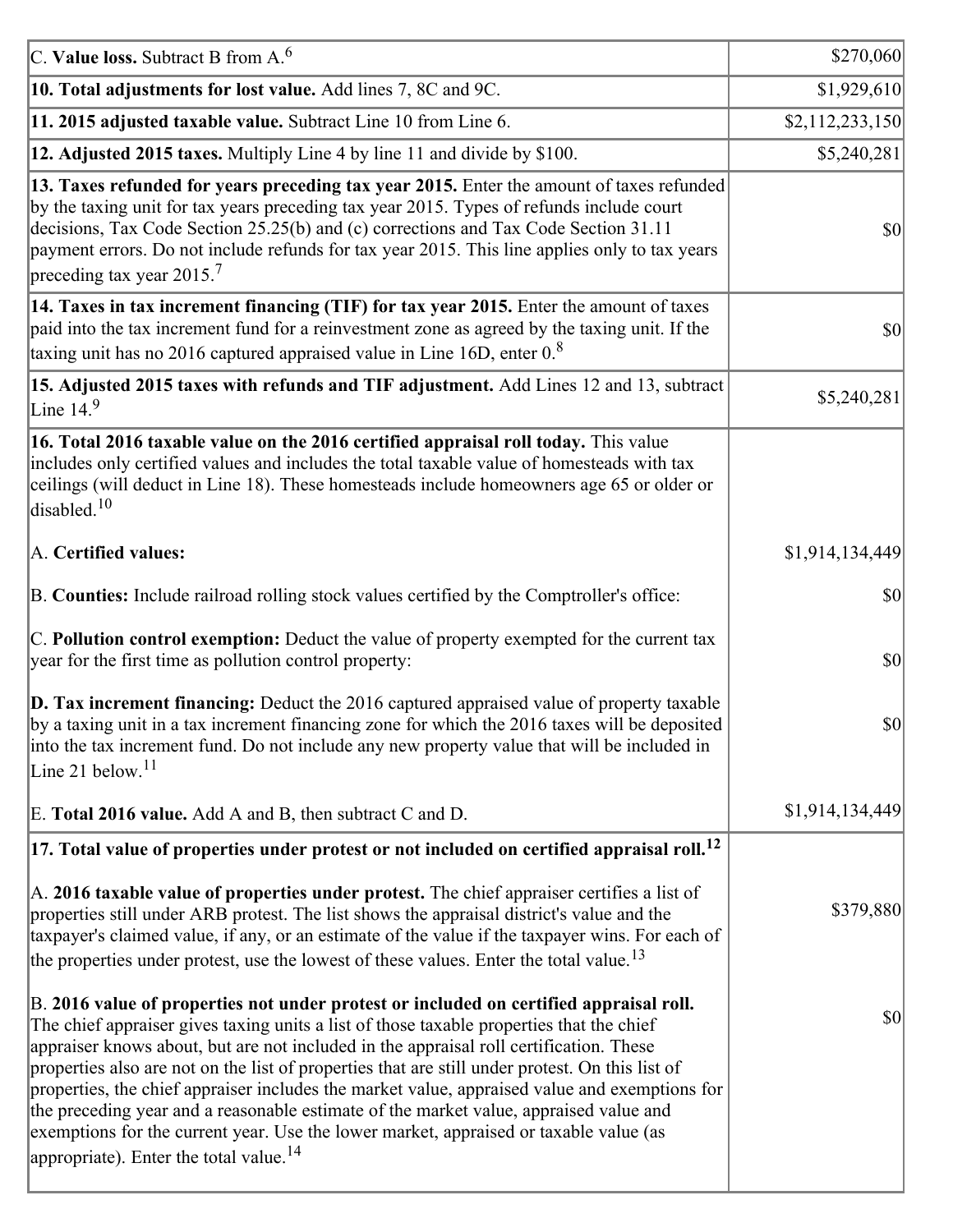| C. Total value under protest or not certified: Add A and B.                                                                                                                                                                                                                                                                                                                                                                                                                                                                                                                                                                                  | \$379,880         |
|----------------------------------------------------------------------------------------------------------------------------------------------------------------------------------------------------------------------------------------------------------------------------------------------------------------------------------------------------------------------------------------------------------------------------------------------------------------------------------------------------------------------------------------------------------------------------------------------------------------------------------------------|-------------------|
| 18. 2016 tax ceilings. Counties, cities and junior colleges enter 2016 total taxable value of<br>homesteads with tax ceilings. These include the homesteads of homeowners age 65 or older<br>or disabled. Other taxing units enter 0. If your taxing units adopted the tax ceiling provision<br>in 2015 or a prior year for homeowners age 65 or older or disabled, use this step. <sup>15</sup>                                                                                                                                                                                                                                             | \$0               |
| 19. 2016 total taxable value. Add Lines 16E and 17C. Subtract Line 18.                                                                                                                                                                                                                                                                                                                                                                                                                                                                                                                                                                       | \$1,914,514,329   |
| 20. Total 2016 taxable value of properties in territory annexed after Jan. 1, 2015.<br>Include both real and personal property. Enter the 2016 value of property in territory<br>$\text{lanned}$ . <sup>16</sup>                                                                                                                                                                                                                                                                                                                                                                                                                             | $ 10\rangle$      |
| 21. Total 2016 taxable value of new improvements and new personal property located<br>in new improvements. New means the item was not on the appraisal roll in 2015. An<br>improvement is a building, structure, fixture or fence erected on or affixed to land. New<br>additions to existing improvements may be included if the appraised value can be<br>determined. New personal property in a new improvement must have been brought into the<br>taxing unit after Jan. 1, 2015, and be located in a new improvement. New improvements do<br>include property on which a tax abatement agreement has expired for $2016$ . <sup>17</sup> | \$24,859,900      |
| 22. Total adjustments to the 2016 taxable value. Add Lines 20 and 21.                                                                                                                                                                                                                                                                                                                                                                                                                                                                                                                                                                        | \$24,859,900      |
| 23. 2016 adjusted taxable value. Subtract Line 22 from Line 19.                                                                                                                                                                                                                                                                                                                                                                                                                                                                                                                                                                              | \$1,889,654,429   |
| <b>24. 2016 effective tax rate.</b> Divide Line 15 by Line 23 and multiply by $$100$ . <sup>18</sup>                                                                                                                                                                                                                                                                                                                                                                                                                                                                                                                                         | $$0.277314/\$100$ |
| <b>25. COUNTIES ONLY.</b> Add together the effective tax rates for each type of tax the county<br>levies. The total is the 2016 county effective tax rate. <sup>1</sup>                                                                                                                                                                                                                                                                                                                                                                                                                                                                      |                   |

A county, city or hospital district that adopted the additional sales tax in November 2015 or in May 2016 must adjust its effective tax rate. The Additional Sales Tax Rate Worksheet sets out this adjustment. Do not forget to complete the Additional Sales Tax Rate Worksheet if the taxing unit adopted the additional sales tax on these dates.

<sup>1</sup>Tex. Tax Code Section  $26.012(14)$ <sup>2</sup>Tex. Tax Code Section  $26.012(14)$  $3$ Tex. Tax Code Section 26.012(13)  ${}^{4}$ Tex. Tax Code Section 26.012(15)  $5$ Tex. Tax Code Section 26.012(15)  ${}^{6}$ Tex. Tax Code Section 26.012(15)  $7$ Tex. Tax Code Section 26.012(13)  ${}^{8}$ Tex. Tax Code Section 26.03(c)  $^{9}$ Tex. Tax Code Section 26.012(13)  $10$ Tex. Tax Code Section 26.012(15) <sup>11</sup>Tex. Tax Code Section  $26.03(c)$ <sup>12</sup>Tex. Tax Code Section  $26.01(c)$ <sup>13</sup>Tex. Tax Code Section 26.04 and 26.041 <sup>14</sup>Tex. Tax Code Section 26.04 and 26.041 <sup>15</sup>Tex. Tax Code Section  $26.012(6)$  $16$ Tex. Tax Code Section 26.012(17) <sup>17</sup>Tex. Tax Code Section  $26.012(17)$ <sup>18</sup>Tex. Tax Code Section 26.04(c) <sup>19</sup>Tex. Tax Code Section 26.04(d)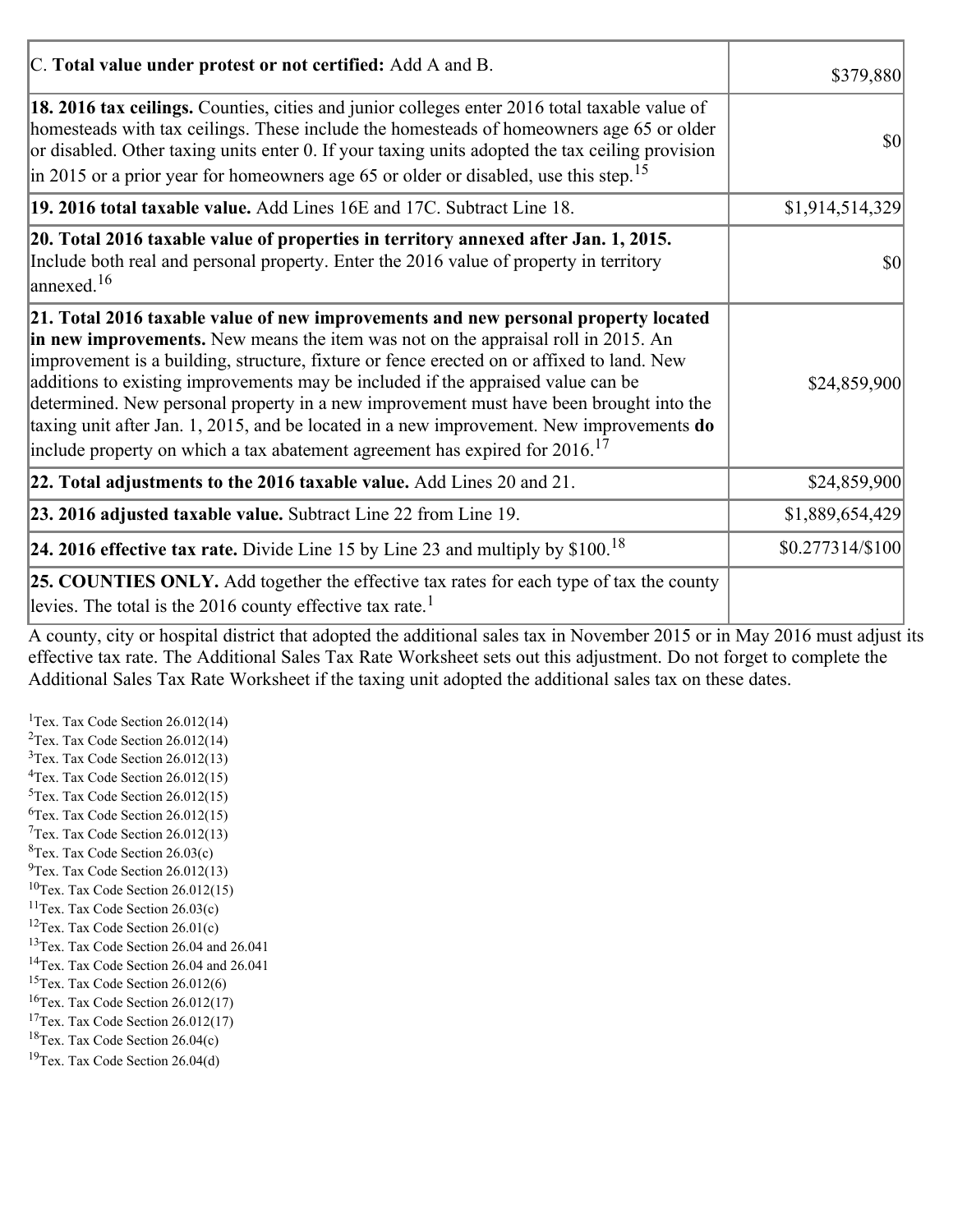## **2016 Rollback Tax Rate Worksheet Starr County Memorial Hosp.**

**26. 2015 maintenance and operations (M&O) tax rate.**  $$0.248092/\$100$ 

**27. 2015 adjusted taxable value.** Enter the amount from Line 11. \$2,112,233,150 **28. 2015 M&O taxes.** A. Multiply Line 26 by Line 27 and divide by \$100. B. **Cities, counties and hospital districts with additional sales tax:** Amount of additional sales tax collected and spent on M&O expenses in 2015. Enter amount from full year's sales tax revenue spent for M&O in 2015 fiscal year, if any. Other taxing units enter 0. Counties exclude any amount that was spent for economic development grants from the amount of sales tax spent. C. **Counties:** Enter the amount for the state criminal justice mandate. If second or later year, the amount is for increased cost above last year's amount. Other taxing units enter 0. D. **Transferring function:** If discontinuing all of a department, function or activity and transferring it to another taxing unit by written contract, enter the amount spent by the taxing unit discontinuing the function in the 12 months preceding the month of this calculation. If the taxing unit did not operate this function for this 12-month period, use the amount spent in the last full fiscal year in which the taxing unit operated the function. The taxing unit discontinuing the function will subtract this amount in H below. The taxing unit receiving the function will add this amount in H below. Other taxing units enter 0. E. **Taxes refunded for years preceding tax year 2015:** Enter the amount of M&O taxes refunded in the preceding year for taxes before that year. Types of refunds include court decisions, Tax Code Section 25.25(b) and (c) corrections and Tax Code Section 31.11 payment errors. Do not include refunds for tax year 2015. This line applies only to tax years preceding tax year 2015. F. **Enhanced indigent health care expenditures:** Enter the increased amount for the current year's enhanced indigent health care expenditures above the preceding tax year's enhanced indigent health care expenditures, less any state assistance. G. **Taxes in TIF:** Enter the amount of taxes paid into the tax increment fund for a reinvestment zone as agreed by the taxing unit. If the taxing unit has no 2016 captured appraised value in Line 16D, enter 0. **H. Adjusted M&O Taxes.** Add A, B, C, E and F. For unit with D, subtract if discontinuing function and add if receiving function. Subtract G. \$5,240,281 \$0 \$0 \$0 \$0 \$0 \$0 \$5,240,281 **29. 2016 adjusted taxable value.** Enter Line 23 from the Effective Tax Rate Worksheet. \$1,889,654,429 **30. 2016 effective maintenance and operations rate.** Divide Line 28H by Line 29 and \$0.277314/\$100 multiply by \$100. **31. 2016 rollback maintenance and operation rate.** Multiply Line 30 by 1.08.  $\vert$  \$0.299499/\$100

Date: 09/25/2019